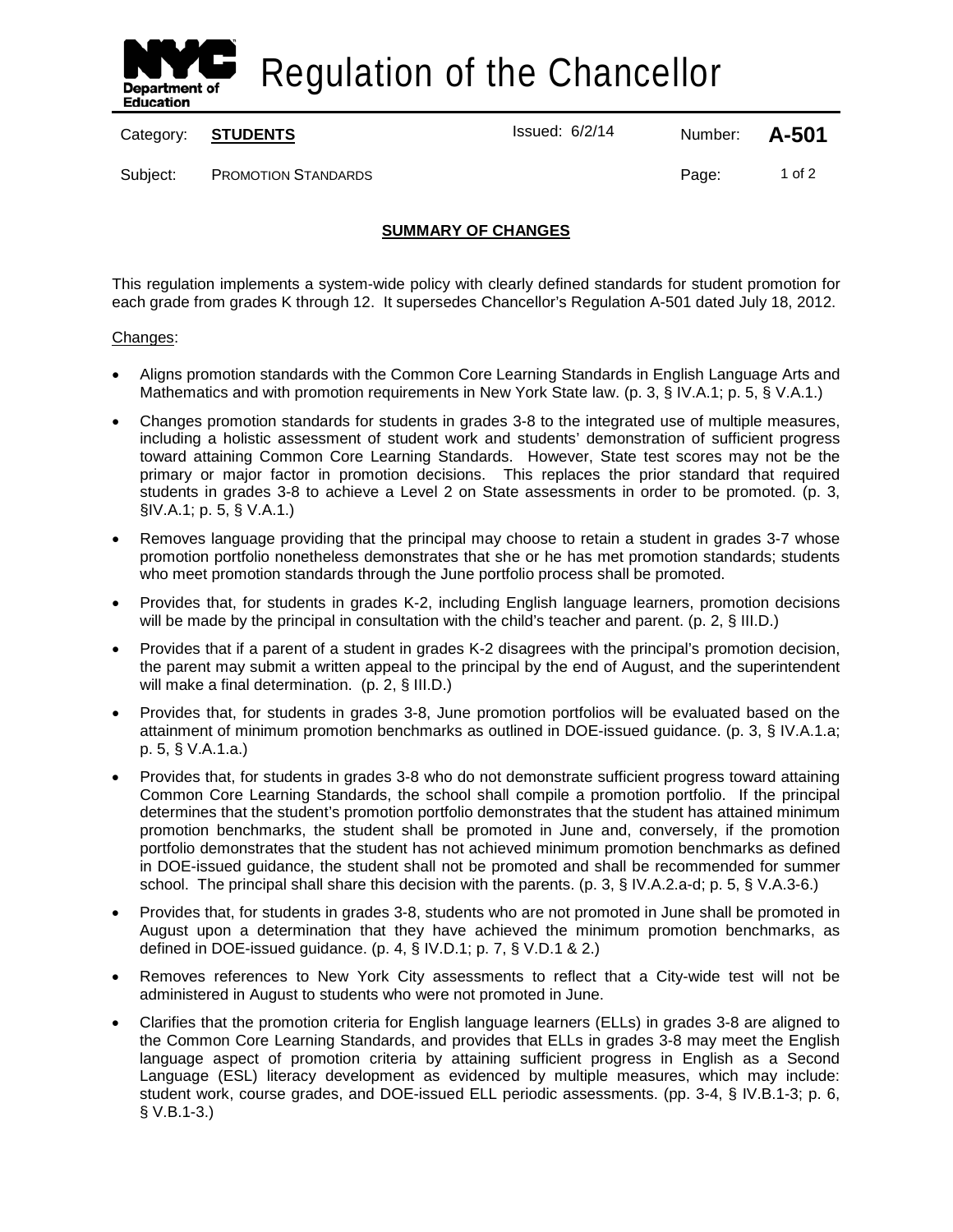

Regulation of the Chancellor

Category: **STUDENTS ISSUED:** Issued: 6/2/14 Number: **A-501** 

Subject: PROMOTION STANDARDS **Page:** 2 of 2

- Defines Students with Interrupted Formal Education (SIFE) as English language learners who come from a home in which a language other than English is spoken and: 1) enter a United States school after the 2nd grade; 2) have had at least two years less schooling than their peers; 3) function at least two years below expected grade level in reading and mathematics; and 4) may be pre-literate in their home language. (p. 4, § IV.B.2, n.1.)
- Updates language regarding the purpose and content of the District Comprehensive Education Plans. (p. 9, § IX.B.1.)
- Updates contact information for inquiries. (p. 11, § XI.)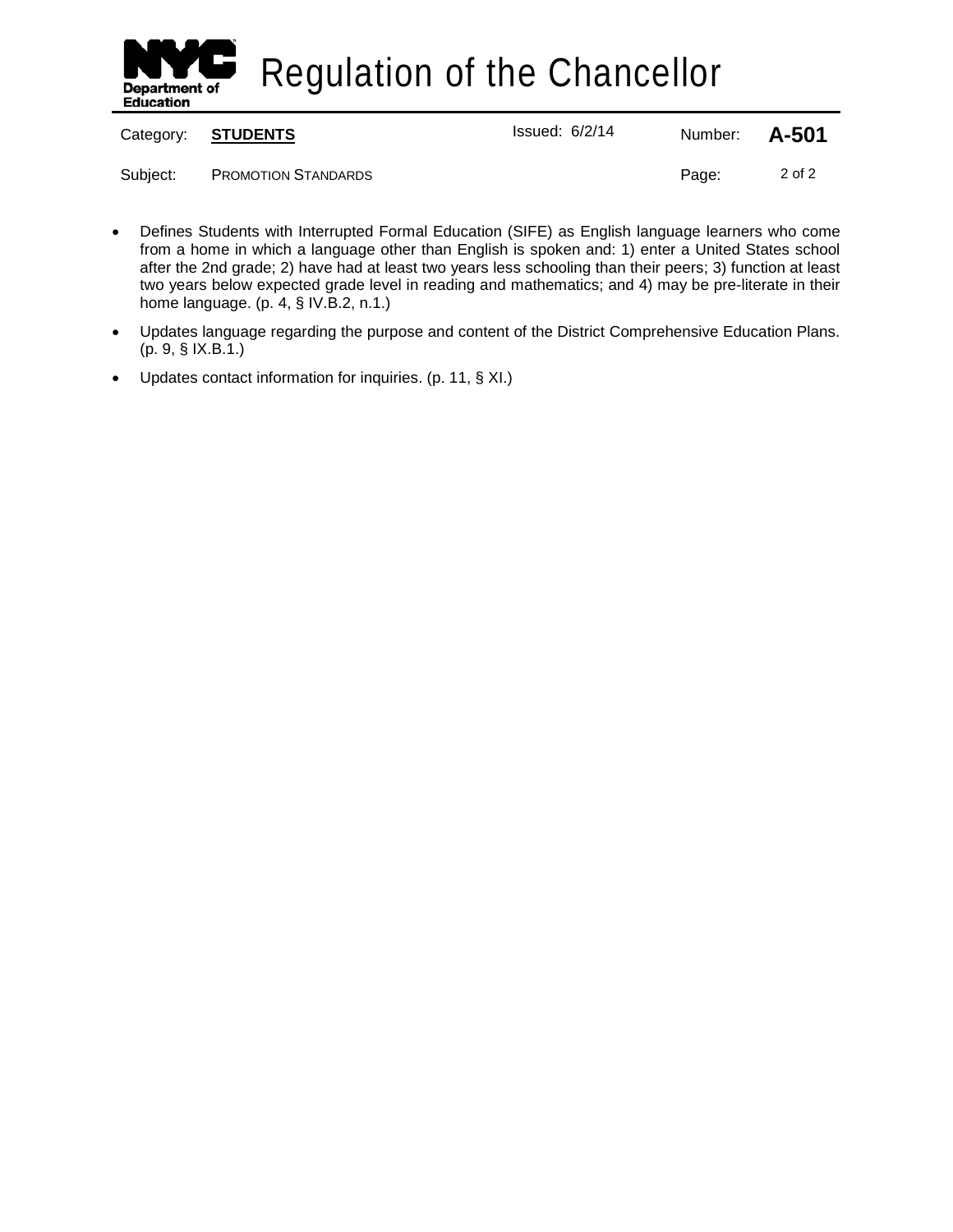### **ABSTRACT**

This regulation is effective immediately and supersedes Chancellor's Regulation A-501 dated July 18, 2012. This regulation implements a system-wide policy with clearly defined standards for student promotion for each grade, from grades K through 12. It details the procedures for implementing the promotion policy in all New York City public schools.

### **INTRODUCTION**

This regulation is being promulgated in the context of the following goals established by the Chancellor:

- All students in pre-kindergarten through grade 12 will meet or exceed rigorous academic standards in a performance-based core curriculum. In grades 3 through 12, all students will meet or exceed the promotion standards referred to in this regulation, and set forth in DOE-issued guidance, in order to be promoted to the next grade and, ultimately, to be prepared for college and careers.
- A comprehensive student assessment system, aligned with established State and City performance standards, will be used on an ongoing basis to measure student progress and to improve classroom instruction.
- The resources of the school system will be strategically developed and deployed to enable schools to provide the necessary supports and interventions to ensure that all students achieve the standards in a timely manner.
- The instructional capacity of schools will be expanded and enhanced through effective professional development focused on all students achieving literacy and math standards by the end of grade 3 and successfully meeting promotion criteria in grades 3 through 12.
- The entire school community will be engaged continuously in creating and supporting effective strategies for improved student achievement.

#### **I. STUDENTS FOR WHOM THIS REGULATION ESTABLISHES PROMOTION STANDARDS**

This regulation establishes promotion standards for:

- A. English proficient general education students.
- B. English language learners (ELLs) in grades 3-7 who are enrolled in a United States School System (USSS) for at least two years and ELLs in grades 8-12 who are enrolled in a USSS for at least one year.
- C. Students with disabilities receiving special education services who participate in State assessments. Students whose IEPs do not specify a modified promotion standard will be held to the promotion criteria that are applied to English proficient general education students in their grade level. Students whose Individualized Education Program (IEPs) specify a modified promotion standard will be held to the modified standard set forth in their IEP.

#### **II. EXEMPTED STUDENTS**

The following students are not held to promotion standards:

- A. All students in pre-kindergarten.
- B. English language learners in grades 3-7, including ELLs in grades 3-7 with disabilities receiving special education services, who have been enrolled in a United States School System (USSS) (excluding schools in Puerto Rico) for fewer than two years.

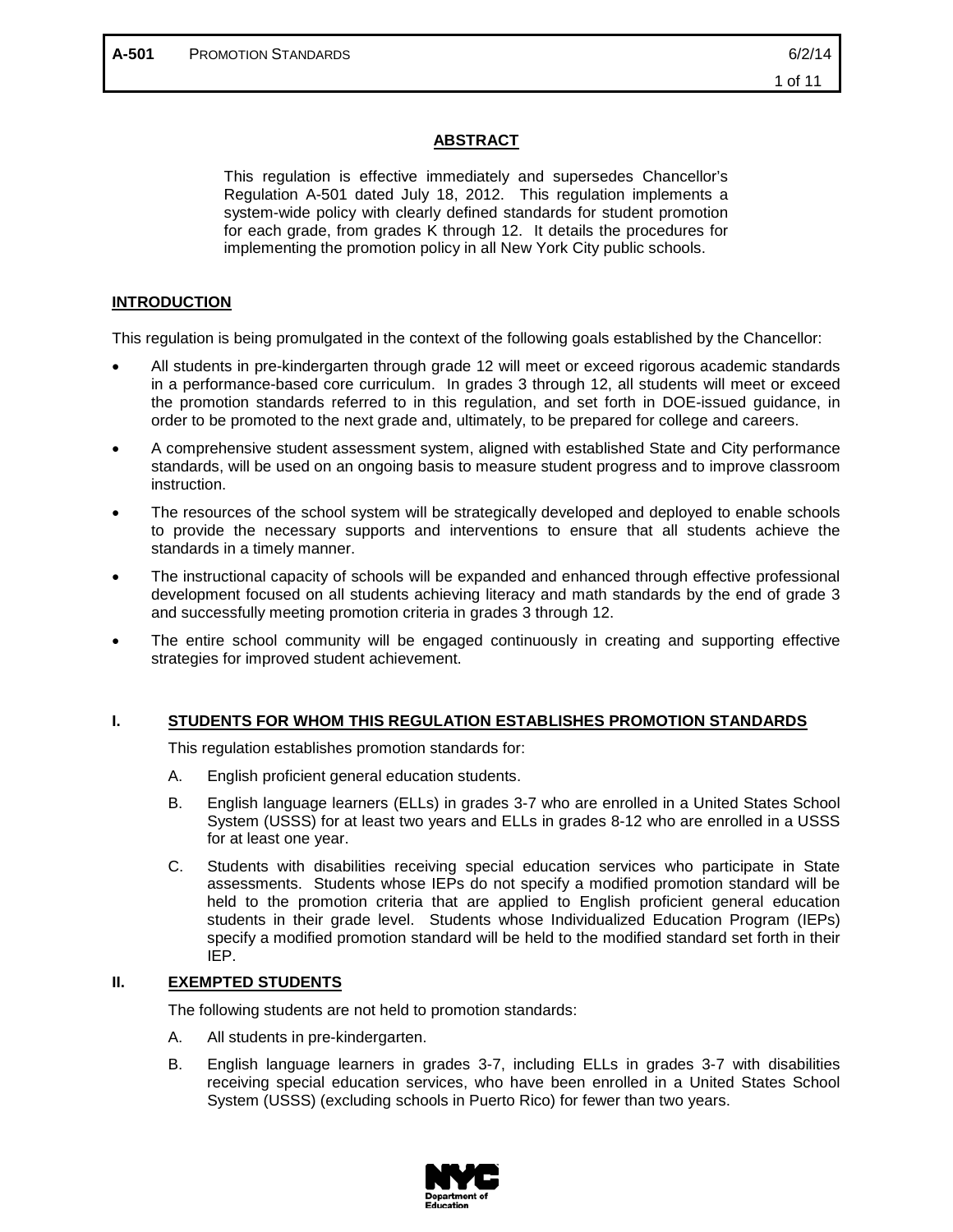- C. English language learners in grade 8, including ELLs in grade 8 with disabilities receiving special education services, who have been enrolled in a USSS for less than one year.
- D. Students with disabilities whose IEPs specify that they will participate in the New York State Alternate Assessment (NYSAA).

#### **III. EARLY PREPARATION FOR STUDENTS IN PRE-KINDERGARTEN THROUGH GRADE 2**

The early childhood grades -- pre-kindergarten, kindergarten, 1, and 2 -- are critical years in preparing students for successful achievement in later grades. Each school will implement a specific program of early identification, enrichment, and support to prepare all students to achieve promotion standards.

#### A. Assessment of Progress

All aspects of a student's record, including evidence that student work demonstrates progress towards meeting the Common Core Learning Standards for Literacy and Mathematics, will be reviewed periodically to ensure that students are moving toward the attainment of literacy and math skills and that appropriate support and intervention strategies are in place for those students whose progress is of concern. Parents will be informed and involved in the progress of their child's literacy development and be offered opportunities for participation in classroom activities and homework assistance.

#### B. Instructional Strategies and Intervention

Preparation of students prior to grade 3 will be based on instructional practices, strategies and interventions established to promote attainment of literacy and math standards. These practices will draw from the use of the Common Core Learning Standards for Literacy and Mathematics, extended-day and extended-year instruction, tutoring, and other activities to ensure that all students become independent readers and writers by grade 3.

#### C. Attendance

Students will be encouraged to develop good habits of attendance, beginning with their first school experience. Therefore, the attainment of at least 90% attendance is a goal that should be discussed with parents in order to enlist and maintain their understanding and support of the importance of good attendance.

#### D. Promotion Decisions

In the early childhood grades, schools will be required to demonstrate that a variety of intensive, appropriate interventions and instructional strategies have been consistently employed in serious efforts to move all students toward promotion. For grades K-2, in the event that promotion may be considered not to be in a child's best interest, parents should be notified and actively involved in reaching the decision of whether to promote or retain their child. Promotion decisions for students in grades K-2, including students with disabilities and English language learners ("ELLs"), will be made by the principal in consultation with the child's teacher and parent. For students with disabilities, the decision to promote or retain shall include consideration of the student's grade-level progress and mastery of IEP goals. For ELLs, the decision to promote or retain shall include consideration of the student's language development; however, limited English proficiency alone may not be the sole basis for retention. If a parent disagrees with the promotion decision, the parent may submit a written appeal to the principal by the end of August. The superintendent shall review the principal's decision and make a final determination.

#### E. Professional Development

In the early grades, as with all grades, ongoing focused professional development for all school-based staff is critical to ensuring that students have every opportunity to excel. Professional development must be focused on effective instruction linked explicitly to the Common Core Learning Standards for Literacy and Mathematics, the use of student assessment data to improve instruction, instructional strategies and support interventions for students at risk, and active parent partnership in student learning.

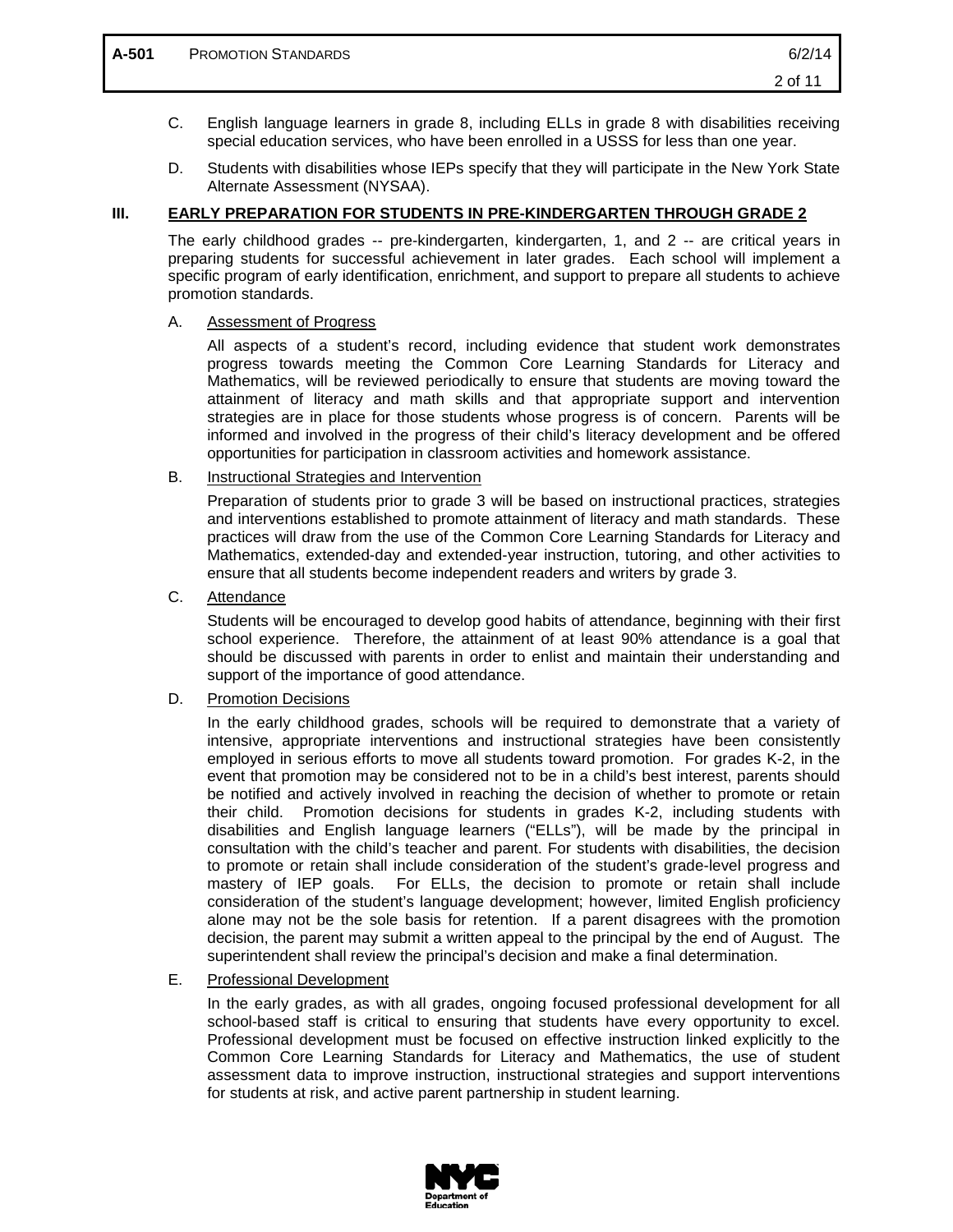#### **IV. PROMOTION STANDARDS IN GRADE 3 THROUGH GRADE 7 FOR ENGLISH PROFICIENT STUDENTS IN GENERAL EDUCATION, STUDENTS WITH DISABILITIES WHO PARTICIPATE IN STATE ASSESSMENTS, AND ENGLISH LANGUAGE LEARNERS**

Decisions regarding promotion will consider multiple criteria.

- A. Promotion from Grade 3 Through Grade 7 for English Proficient General Education Students and Students with Disabilities Whose IEPs Do Not Specify a Modified Promotion **Standard** 
	- 1. Multiple Promotion Criteria.
		- a. Promotion to the next grade will be based on the integrated use of multiple measures, such as State test scores, course grades, report cards, samples of student writing, projects, assignments, and other performance-based student work. However, State test scores may not be the primary or major factor in promotion decisions. Promotion decisions will be based on a holistic evaluation of the foregoing measures and according to whether the student has demonstrated sufficient progress toward attaining Common Core Learning Standards in English Language Arts and Mathematics.
	- 2. June Review Process.
		- a. If the promotion standard set forth in paragraph 1(a) above is not met, or if the school does not have enough evidence of student work to support a promotion decision, then the school shall compile a promotion portfolio in order to determine the student's readiness for promotion. The promotion portfolio consists of a series of assessments and student work that reflect a student's proficiency in attaining grade-level Common Core Learning Standards.
		- b. Applying the minimum promotion benchmarks established in the promotion portfolio teacher's manual, the classroom teacher shall evaluate the assessments and samples of student work in each student's promotion portfolio to make a promotion recommendation. The recommendation, along with the completed promotion portfolio components, shall then be submitted to the principal or his/her designee and retained in the student's permanent record.
		- c. If, upon review of the promotion portfolio, the principal or his/her designee determines that the student has attained the minimum promotion benchmarks, the student shall be promoted in June.
		- d. If the principal determines that the student's portfolio does not demonstrate that the student has attained minimum promotion benchmarks, the principal shall recommend that the student attend summer school. The principal or his/her designee shall share the portfolio results with the student's parents and communicate the decision to refer the student to summer school.
		- e. The DOE shall oversee schools' June promotion decisions, and superintendents shall approve that each school has made its promotion determinations in accordance with this regulation. If a parent disagrees with the promotion decision, the parent may submit a written appeal to the principal in August. The superintendent shall review the principal's decision and make a final determination.
- B. Promotion for English Language Learners in Grade 3 through Grade 7

Limited English proficiency alone may not be the basis for retention. Promotion criteria for ELLs will be determined according to the student's number of years of enrollment in a United States School System (USSS) (excluding schools in Puerto Rico):

1. Students enrolled for six or more years will be held to the promotion criteria set forth in Section IV.A.1.a.

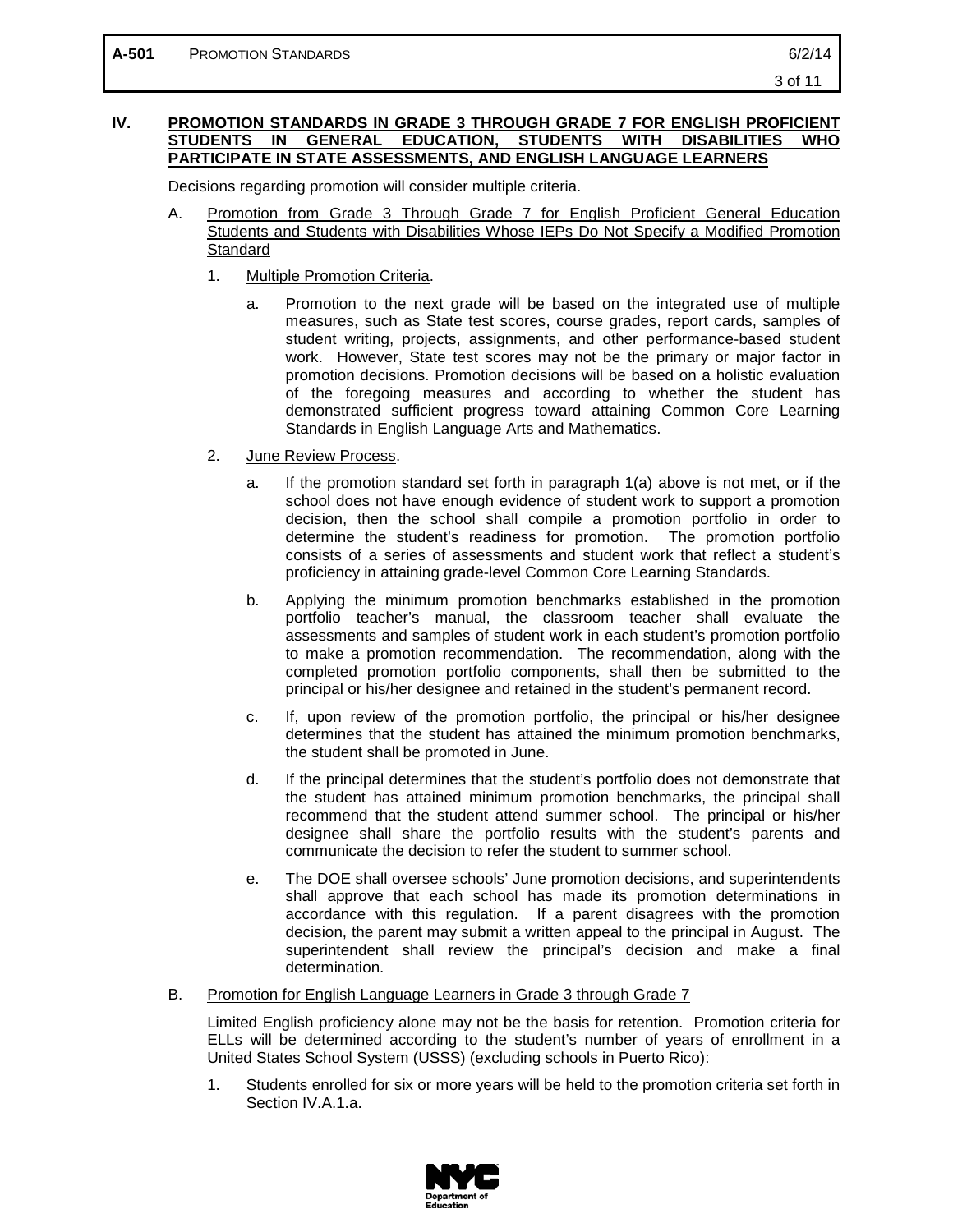- 2. For Students with Interrupted Formal Education<sup>[1](#page-5-0)</sup> (SIFE), promotion will be based on whether students:
	- a. demonstrate sufficient progress in English as a Second Language (ESL) literacy development in alignment with Common Core Learning Standards for English Language Arts as evidenced by multiple measures, which may include: student work, course grades, and DOE-issued ELL periodic assessments; and
	- b. demonstrate sufficient progress toward attaining Common Core Learning Standards for Mathematics taught either in the student's native language or using ESL methodologies; or attain sufficient progress in Mathematics taught using ESL methodologies as evidenced by student work.
- 3. For students enrolled for at least two years but fewer than six years, promotion will be based on whether students:
	- a. attain sufficient progress in English as a Second Language (ESL) literacy development in alignment with Common Core Learning Standards for English Language Arts as evidenced by multiple measures, which may include: student work, course grades, and DOE-issued ELL periodic assessments; and
	- b. demonstrate sufficient progress toward attaining Common Core Learning Standards for Mathematics taught either in the student's native language or using ESL methodologies; or attain satisfactory progress in Mathematics taught using ESL methodologies as evidenced by student work.
- 4. English language learners in grades 3 through grade 7 who are not promoted in June will be recommended for summer school. Promotion decisions for such students will be reviewed in August and a final decision will be made by the principal. In making promotion decisions in August, the principal may consider student summer school work and assessment data from the NYSESLAT, if available. If the parent disagrees with the promotion decision, the parent may submit a written appeal to the principal by the end of August. The superintendent shall review the principal's decision and make a final determination.
- C. Promotion in Grades 3 Through 7 for Students with Disabilities Participating in State Assessments Whose IEPs Specify a Modified Promotion Standard

When the IEP Team has specified a modified academic promotion standard on the IEP, the modified standard will be applied. Students with modified promotion criteria who are not promoted in June are recommended for summer school. Promotion decisions for such students will be reviewed in August and a final decision will be made by the principal.

- D. August Review Process for Promotion from Grade 3 through Grade 7 for English Proficient General Education Students, Students with Disabilities Whose IEPs Do Not Specify a Modified Promotion Standard, and English Language Learners Enrolled for Six or More Years
	- 1. In August, for each student who was not promoted in June, the principal shall review the promotion portfolio previously submitted by the classroom teacher along with summer school work. If, in the principal's judgment, the student has attained minimum promotion benchmarks as defined in the promotion portfolio teacher's manual, the student shall be promoted to the next grade.
	- 2. In August, the principal shall give particular consideration for promotion to students who have been previously retained in their current or prior two grade levels, or who

<span id="page-5-0"></span>Students with Interrupted Formal Education are students who come from a home in which a language other than English is spoken and: 1) enter a United States school after the second grade; 2) have had at least two years less schooling than their peers; 3) function at least two years below expected grade level in reading and mathematics; and 4) may be pre-literate in their home language.

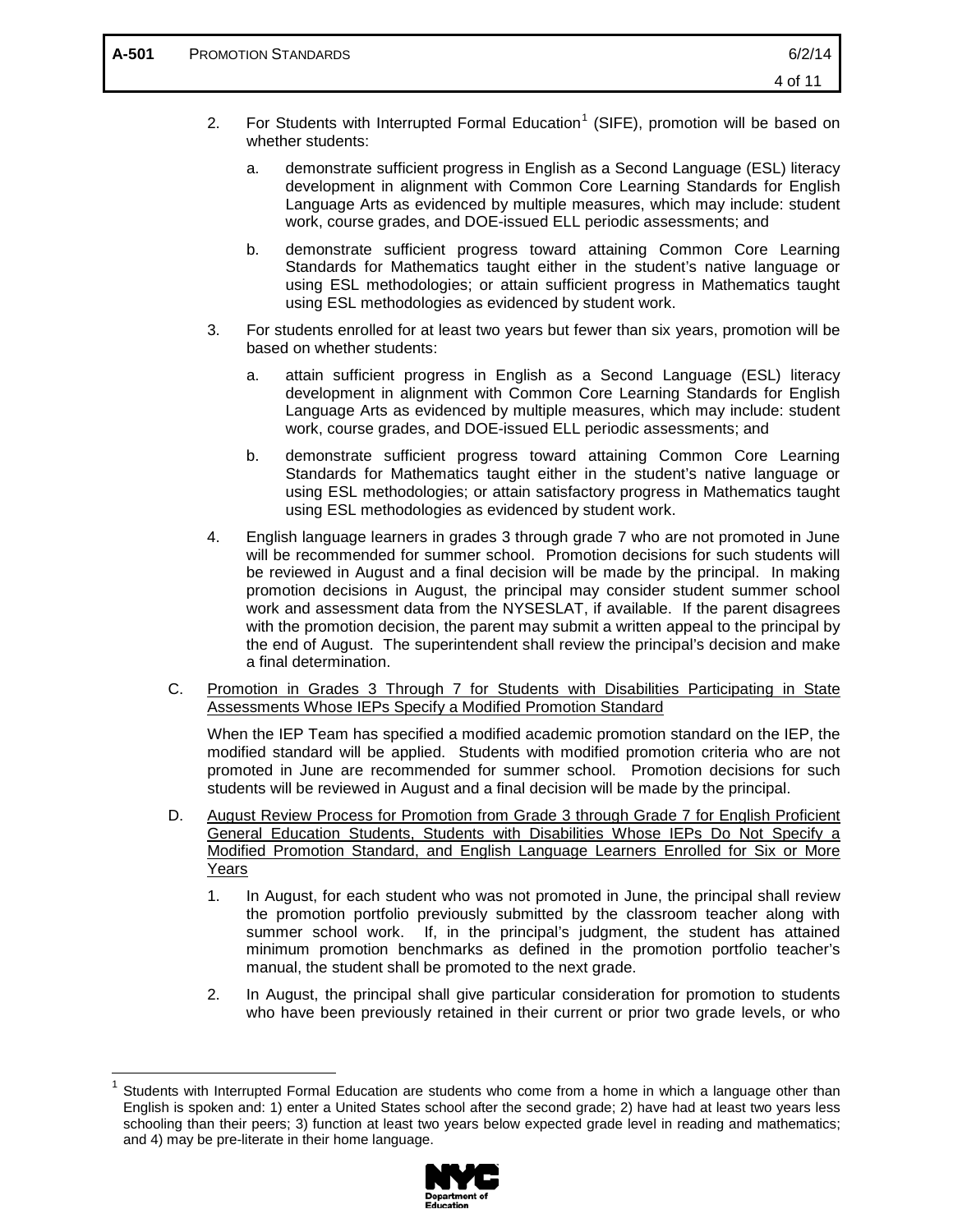are two or more years overage by December  $31<sup>st</sup>$  of the current school year. For these students, principals may evaluate student growth using multiple measures of assessment (e.g., standardized assessment scores, classroom assessments, and completed student assignments). Principals may recommend for promotion students who demonstrate gains in the foregoing measures of assessment.

#### **V. PROMOTION FROM GRADE 8 FOR ENGLISH PROFICIENT GENERAL EDUCATION STUDENTS, STUDENTS WITH DISABILITIES WHOSE IEPS DO NOT SPECIFY A MODIFIED PROMOTION STANDARD, AND ENGLISH LANGUAGE LEARNERS**

Decisions regarding promotion will be based on multiple criteria.

- A. Promotion from Grade 8 to Grade 9 for English Proficient General Education Students and Students with Disabilities Whose IEPs Do Not Specify a Modified Promotion Standard
	- 1. Multiple Promotion Criteria. Promotion from grade 8 to grade 9 will be based on:
		- a. the integrated use of multiple measures, such as State test scores, course grades, report cards, samples of student writing, projects, assignments, and other performance-based student work. However, State test scores may not be the primary or major factor in promotion decisions. Promotion decisions will be based on a holistic evaluation of the foregoing measures and according to whether the student has demonstrated sufficient progress toward attaining Common Core Learning Standards in English Language Arts and Mathematics; and
		- b. the attainment of passing grades in core English, Mathematics, Science, and Social Studies courses.
	- 2. Eighth grade students who do not meet promotion criteria for failure to pass one or more core courses in June may meet the core course requirement of the promotion standard by passing the needed course(s) in summer school.
	- 3. June Review Process. If the promotion standard in paragraph 1 above is not met, or if the school does not have enough evidence of student work to support a promotion decision, then the school shall compile a promotion portfolio in order to determine the student's readiness for promotion. The promotion portfolio consists of a series of assessments and student work that reflect a student's proficiency in attaining gradelevel Common Core Learning Standards.
	- 4. Applying the minimum promotion benchmarks established in the promotion portfolio manual, the classroom teacher shall evaluate the assessments and samples of student work in each student's promotion portfolio. The completed promotion portfolio components shall then be reviewed by the principal or his/her designee and retained in the student's permanent record.
	- 5. If, upon review of the promotion portfolio, the principal or his/her designee determines that the student has attained the minimum promotion benchmarks, the student shall be promoted in June.
	- 6. If the principal determines that the student's promotion portfolio does not demonstrate that the student has attained the minimum portfolio benchmarks, the principal shall recommend that the student attend summer school. The principal or his/her designee shall share the promotion portfolio results with the student's parents and communicate the decision to refer the student to summer school.
	- 7. The DOE shall oversee schools' June promotion decisions and superintendents shall approve that each school has made its promotion determinations in accordance with this regulation. If a parent disagrees with the promotion decision, the parent may submit a written appeal to the principal in August. The superintendent shall review the principal's decision and make a final determination.

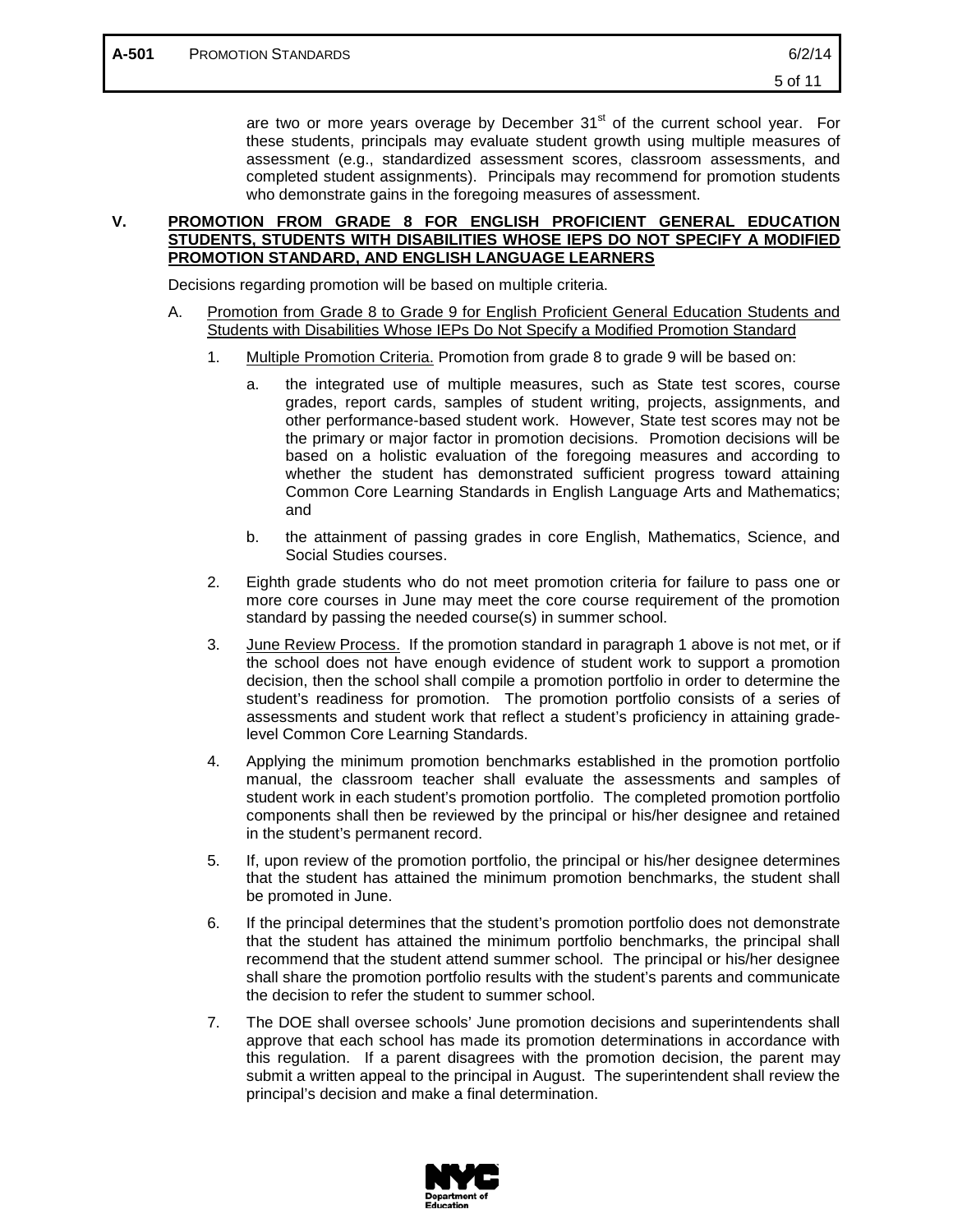$\overline{a}$ 

#### B. Promotion from Grade 8 for English Language Learners

Limited English proficiency alone may not be the basis for retention. Promotion criteria from grade 8 for English language learners will be determined according to the student's number of years of enrollment in a United States School System (USSS), excluding Puerto Rico:

- 1. For Students with Interrupted Formal Education (SIFE), promotion will be based on:
	- a. the attainment of sufficient progress in English as a Second Language (ESL) literacy development in alignment with Common Core Learning Standards for English Language Arts as evidenced by multiple measures, which may include: student work, course grades, and DOE-issued ELL periodic assessments; and
	- b. the integrated use of multiple criteria and the demonstration of sufficient progress toward attaining the Common Core Learning Standards in Mathematics, as defined by minimum promotion benchmarks in DOE-issued guidance.
- 2. For students enrolled for at least one year but fewer than two years, promotion will be based on:
	- a. the attainment of sufficient progress in English as a Second Language (ESL) literacy development in alignment with Common Core Learning Standards for English Language Arts as evidenced by multiple measures, which may include: student work, course grades, and DOE-issued ELL periodic assessments; and
	- b. the integrated use of multiple criteria and the demonstration of sufficient progress toward attaining the Common Core Learning Standards in Mathematics, as defined by minimum promotion benchmarks in DOE-issued guidance.
- 3. For students enrolled for at least two years but fewer than four years, promotion will be based on:
	- a. the achievement of expected gains on either the NYSESLAT or DOE-issued ELL periodic assessments; or the demonstration of sufficient progress toward attaining the Common Core Learning Standards in English Language Arts<sup>[2](#page-7-0)</sup>; and
	- b. the integrated use of multiple criteria and the demonstration of sufficient progress toward attaining the Common Core Learning Standards in Mathematics, as defined by minimum promotion benchmarks in DOE-issued guidance.
- 4. Students enrolled for four or more years will be held to the same promotion standards as English Proficient General Education students as set forth in Section V.A.1.
- 5. ELLs in grade 8 who are not promoted in June are recommended for summer school. Their promotion decisions will be reviewed in August and a final decision will be made by the principal. In making promotion decisions in August, the principal may consider student summer school work and assessment data from the NYSESLAT, if available. If the parent disagrees with the promotion decision, the parent may submit a written appeal to the principal by the end of August. The superintendent shall review the principal's decision and make the final determination.
- C. Promotion from Grade 8 for Students with Disabilities Participating in State Assessments Whose IEPs Specify a Modified Promotion Standard

When the IEP Team has specified a modified academic promotion standard, the modified standard will be applied. Students with modified promotion criteria who are not promoted in June are recommended for summer school. Their promotion decisions will be reviewed in August and final decisions will be recommended by the principal. If the parent disagrees

<span id="page-7-0"></span><sup>2</sup> A promotion portfolio may be administered if no assessment data are available in June or August. If a portfolio is administered in June, the portfolio results shall determine the June promotion decision.

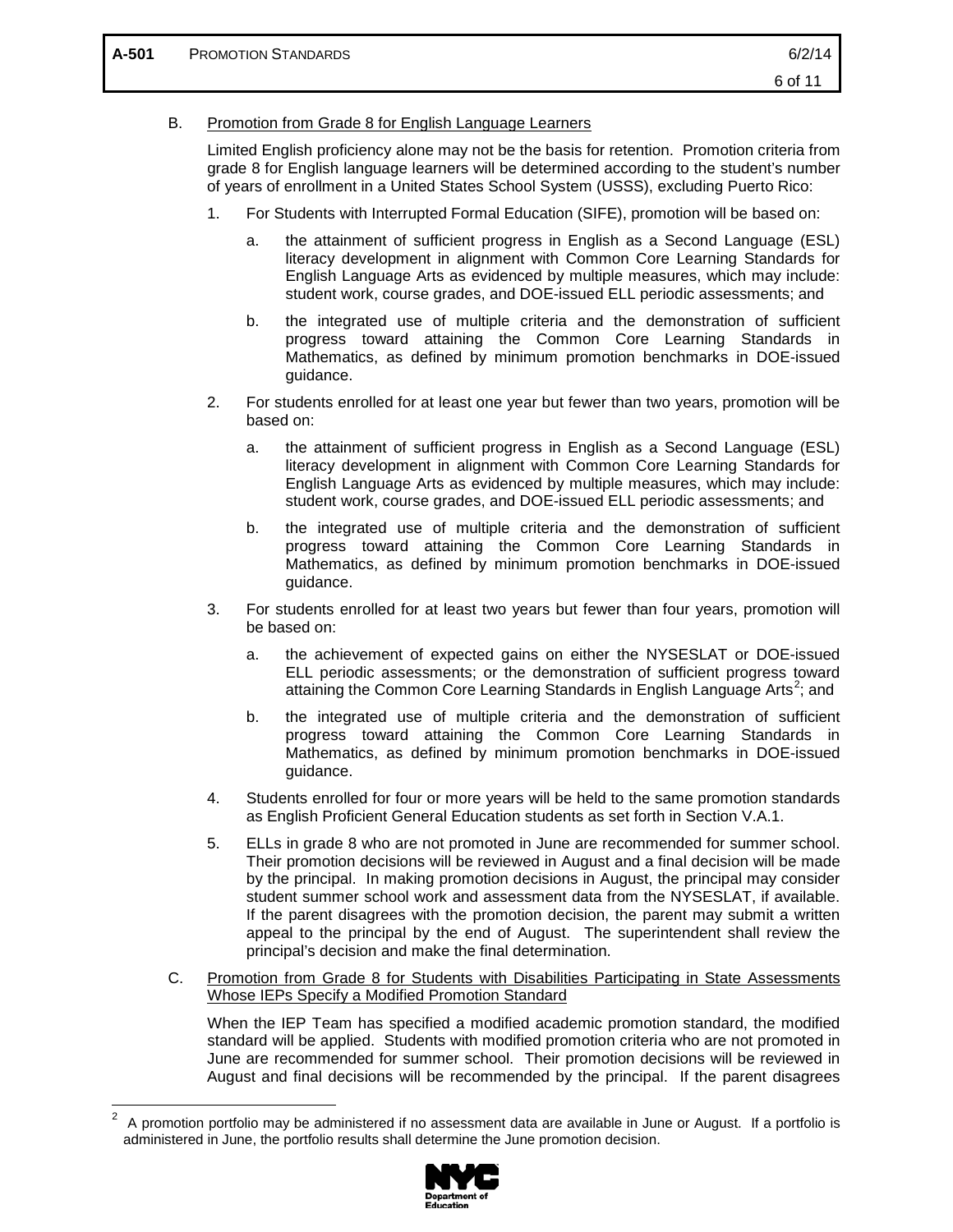with the promotion decision, the parent may submit a written appeal to the principal in August. The superintendent shall review the principal's decision and make the final decision.

- D. August Review Process for Promotion from Grade 8 for English Proficient General Education Students, Students with Disabilities Whose IEPs Do Not Specify a Modified Promotion Standard and English Language Learners Enrolled for Four or More Years
	- 1. Students who attend summer school and achieve a passing grade in the required summer school core course(s) shall be promoted to grade 9.
	- 2. In August, for each student who has attended summer school, the principal shall review the promotion portfolio previously submitted by the classroom teacher, along with summer school work.<sup>[3](#page-8-0)</sup> If, in the principal's judgment, the student has met the promotion benchmarks as defined in the promotion portfolio teacher's manual, the student shall be promoted.
		- For students who have been previously retained in their current or prior two grade levels, or who are two or more years overage by December  $31<sup>st</sup>$  of their eighth-grade year, principals may evaluate student growth using multiple measures of assessment (e.g., standardized assessment scores, classroom assessments and completed student assignments). Principals may recommend for promotion students who demonstrate gains in the foregoing measures of assessment.
- E. Students Not Promoted from Grade 8

Students who do not achieve the requirements for graduation from grade 8 will be provided with additional time and support needed to complete 8th grade graduation requirements. It will be the responsibility of each school to provide those students retained in grade 8 with a structured setting in which intensive intervention will lead to meeting the promotion requirements.

#### **VI. PROMOTION STANDARDS FOR ENGLISH PROFICIENT GENERAL EDUCATION PARTICIPATE IN ASSESSMENTS, AND ENGLISH LANGUAGE LEARNERS IN GRADES 9 TO 12**

In grades 9 through 12, students must attain the necessary number of course credits in order to be promoted to the next grade.

A. Promotion from Grade 9 for English Proficient General Education Students, Students with Disabilities Who Participate in State Assessments, and English Language Learners

Promotion from grade 9 will be based on a comprehensive assessment of whether students:

- 1. successfully complete standards in academic subject areas; and
- 2. accumulate a minimum of eight (8) credits.

 $\overline{a}$ 

B. Promotion from Grade 10 for English Proficient General Education Students, Students with Disabilities Who Participate in State Assessments, and English Language Learners

Promotion from grade 10 will be based on a comprehensive assessment of whether students:

- 1. successfully complete standards in academic subject areas; and
- 2. accumulate 20 credits including four (4) credits in English/ESL and four (4) credits in Social Studies.

<span id="page-8-0"></span>In making promotion decisions for English language learners in August, principals may also consider assessment data on the New York State English as a Second Language Achievement Test (NYSESLAT).

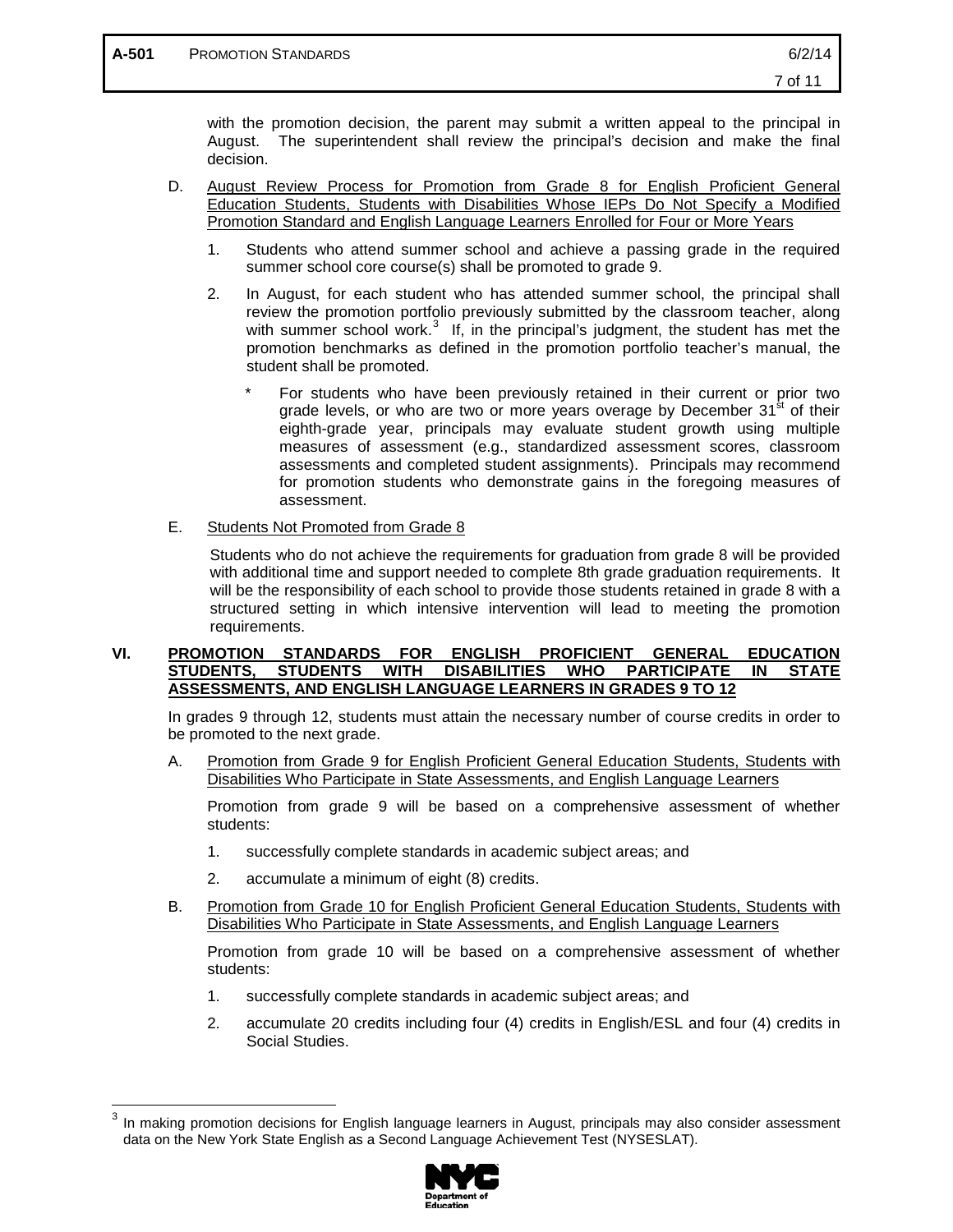C. Promotion from Grade 11 for English Proficient General Education Students, Students with Disabilities Who Participate in State Assessments, and English Language Learners

Promotion from grade 11 will be based on a comprehensive assessment of whether students:

- 1. successfully complete standards in academic subject areas; and
- 2. accumulate 30 credits.

#### D. High School Graduation

In grade 12, students must attain the necessary number of credits in certain subject areas and pass the necessary number of State exams in academic content areas to fulfill New York State graduation requirements. These requirements are set forth in New York State Commissioner's Regulation, § 100.5 (8 NYCRR 100.5).

#### E. Failure to Meet High School Graduation Requirements

Students who fail to meet high school graduation requirements may receive continued support and instruction in day, evening, and summer school through the end of the school year in which their  $21<sup>st</sup>$  birthday occurs. The school year begins on July 1<sup>st</sup> and ends the following June  $30<sup>th</sup>$ .

### **VII. PROCEDURES FOR PROMOTION DECISIONS IN GRADES 3 TO 12**

Decisions regarding promotion will be made with appropriate staff input and parent consultation. The principal will be responsible for all decisions at the school level. Parents of students in grades 3-8 will have the right to appeal a principal's decision as explained in Section VIII of this regulation.

The following timeline describes procedures for parent notification, provision of interventions, and goal setting when a student is identified as being at risk of not being promoted.

A. Parental Partnership and Notification of Possibility of Retention

Parents will be advised in the early part of the school year, but not later than the Fall Parent-Teacher Conference following the distribution of report cards, that the student is at risk of not meeting standards. This early notification will provide an opportunity to review student work, discuss strategies and interventions, establish benchmarks, and clarify responsibilities in moving the student toward promotion. If the student is still at risk of not meeting the standards as evidenced by student work/grades, written notice to that effect will be sent to the parent no later than February  $15<sup>th,4</sup>$  $15<sup>th,4</sup>$  $15<sup>th,4</sup>$  Records of ongoing parental communication and involvement, i.e., phone calls, report cards, parent-teacher conferences, assessment of the student's work, and instructional interventions will be maintained. However, failure to provide notice to parents shall not be a basis for promotion of the student.

The Spring Parent-Teacher Conference offers an additional opportunity to discuss student progress toward achieving promotion at the end of the school year.

#### B. Summer Instruction

 $\overline{a}$ 

Summer programs may provide an additional opportunity to meet promotion benchmarks for students who are at risk of being retained in their current grades as of June.

In grades 9 through 12, students may have the opportunity to attend evening school and/or summer school to achieve the necessary number of credits required for promotion.

Parents should be notified in writing by regular mail of the June decision not to promote their child and, where applicable, to recommend summer instruction. However, failure to provide notice to parents shall not be a basis for promotion of the student.

<span id="page-9-0"></span>Such notices sent to parents of students who have IEPs shall advise them of their right to request a review of their child's program at any time.

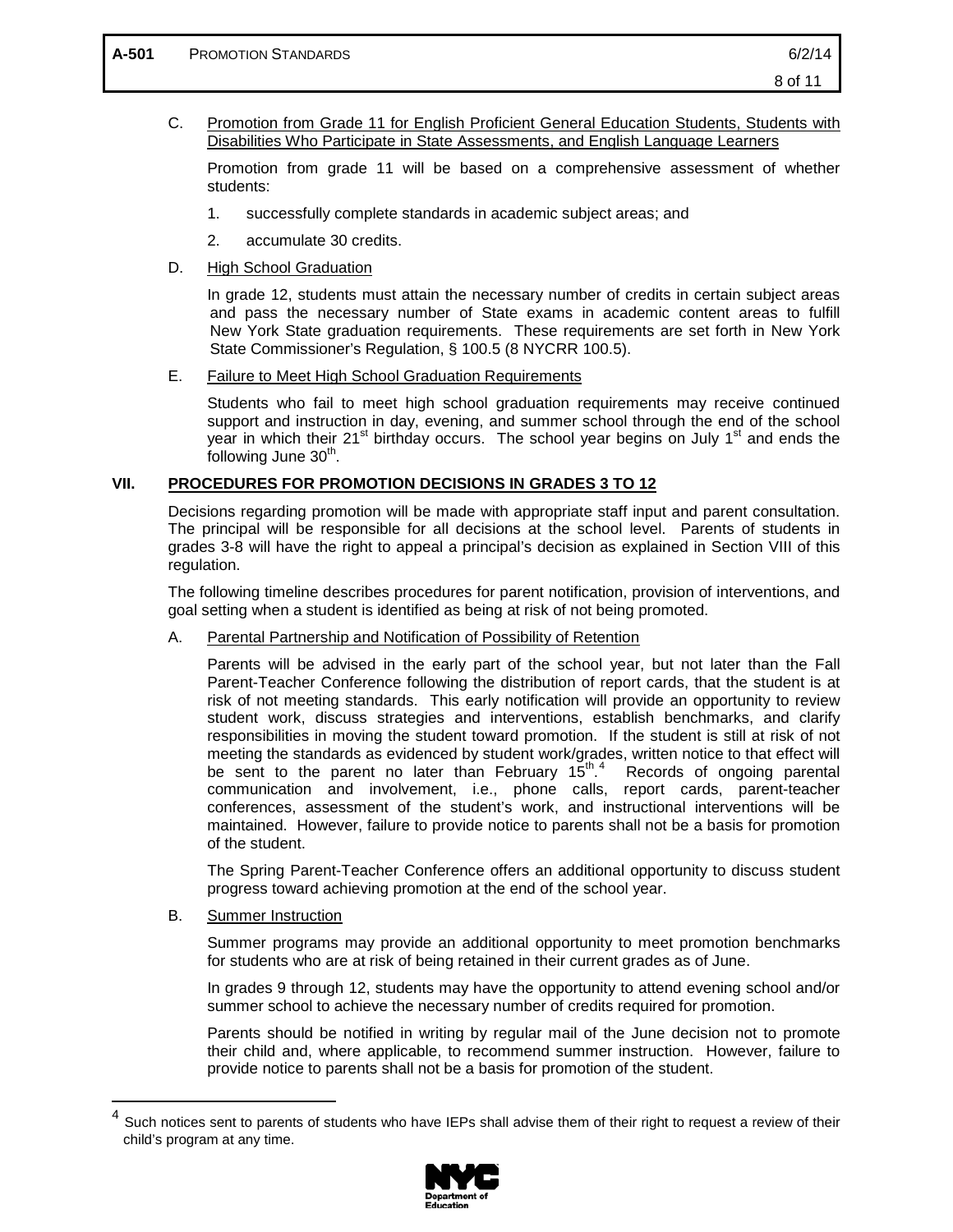Clear expectations of student achievement goals for the summer, consistent with standards and promotion benchmarks, as defined in DOE-issued guidance, will be discussed with parents and students.

A review of the student's progress toward attaining the promotion benchmarks will be conducted in August to determine promotion or non-promotion (see §§ IV.D, V.D, above).

C. Strategic Plan for Retained Students

For students who are not promoted, a mandated instructional strategic plan will be developed in September. In October, the principal or designated supervisor will meet with teachers of retained students to assess student work and progress in the opening month of school. Periodic reviews will be conducted on an ongoing basis thereafter.

#### **VIII. PARENT APPEALS OF RETENTION DECISIONS**

Parents shall be notified in writing by regular mail of the decision not to promote their child. Parent appeals for student in grades 3 through grade 8 should be made in writing to the principal and will be decided by the superintendent in August.

### **IX. RESPONSIBILITIES FOR IMPLEMENTING THE PROMOTION POLICY**

A. The Chancellor

The Chancellor will:

- 1. clearly define system-wide performance standards in the academic content areas;
- 2. oversee the use of established system-wide assessments to measure student progress toward achievement of the standards;
- 3. leverage fiscal, community, business, and university resources, and ensure that resources allocated to districts and schools support:
	- balanced literacy instruction with a focus on achieving standard-level reading and writing for all students by the end of grade 3;
	- extended-day learning opportunities, such as before school, after school, and weekend instructional programs that provide interventions to enable all students to meet the standards;
	- extended-year learning opportunities, such as summer school, that provide additional support and opportunities to students at risk of not meeting the standards; and
- 4. supervise and evaluate the implementation of this policy in all districts and schools.
- B. Districts and Schools
	- 1. The District Comprehensive Education Plans (DCEPs) will specifically address the implementation of improvement strategies designed to support students' progress toward promotion standards and college and career readiness. DCEPs will provide guidance and timelines consistent with this regulation to help schools with the development of procedures for parent notification and conferences, the analysis of student assessment and achievement data to inform instruction, and the development of instructional strategies and intervention programs for students who need additional assistance in order to meet the promotion standards. Professional development targeted to these areas must be provided to all school leaders and staff.

The Superintendent will supervise the implementation of the promotion policy in the schools in his/her district and directly supervise principals to ensure that their schools provide effective instruction to all students.

2. The DOE will provide ongoing professional development for school leaders and staff to support effective instruction for all students and will also provide training for schools to support implementation of the promotion policy in grades K-12.

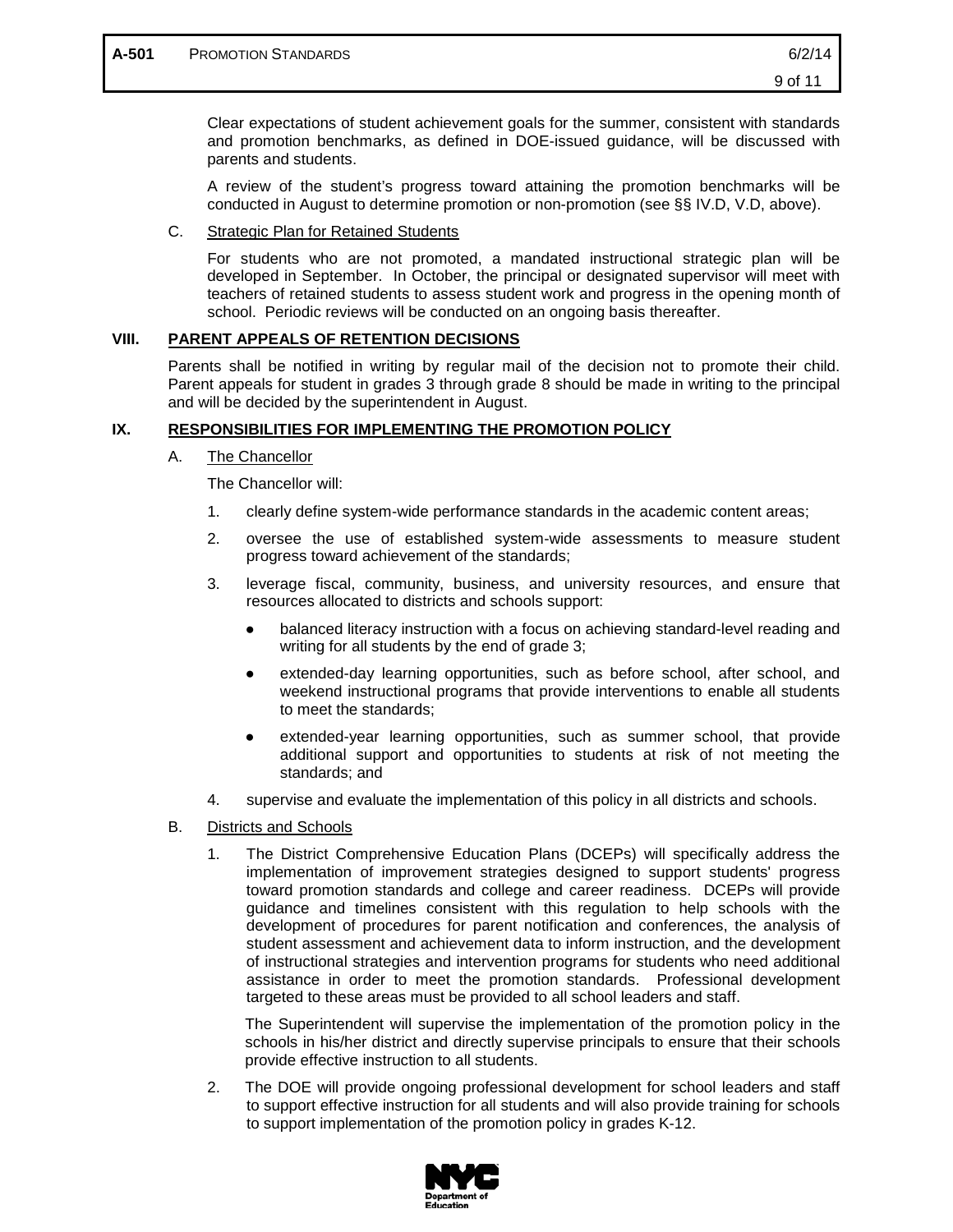3. Principals, in collaboration with School Leadership Teams (SLTs), will develop Comprehensive Education Plans (CEPs) that are informed by an ongoing cycle of continuous school improvement planning and that will enable all students to meet or exceed promotion standards. The CEP will specify activities and instructional strategies for students who are achieving below promotion standards, and specify plans to ensure that parents are integral partners in their children's learning. SLTs will conduct an annual assessment of the effectiveness of these activities and strategies. Professional development targeted to these areas must be provided to school staff.

Principals will supervise the implementation of the promotion standards in their schools and directly supervise teachers to ensure that effective instruction is provided to all students.

4. Teachers will provide effective instruction aligned to the Common Core Learning Standards to all students. Teachers, in collaboration with appropriate school-based staff and under the principal's leadership, must ensure that instructional and support interventions, including Academic Intervention Services (AIS), are provided to students at risk of not meeting promotion standards.

Teachers will use ongoing assessments of student work to improve classroom instruction, monitor student progress, and provide parents with detailed information about their child's academic progress. Teachers will maintain collections of student work that document student progress toward meeting promotion standards.

- C. Parents
	- 1. Parents must be active partners in the education of their children. Schools will explicitly communicate to parents what students must know and the level at which students must perform in order to meet the promotion standards. Schools will also communicate the standard of attendance that students are expected to maintain. Parents will be offered opportunities to participate in parent and family learning programs, to discuss the work and progress of their children, and to play a role in their child's academic success.
	- 2. An ongoing communication process will be utilized so that parents will know if and when specific interventions and/or alternative instruction are needed.
	- 3. To the extent possible, communication with parents should be in the home language. Once the standards, expectations, and opportunities for additional support (if required) are clearly communicated, parents will be expected to support good student attendance and completion of required student work. Parents also will be responsible for helping to maintain ongoing communication with schools and teachers about their child's progress.

#### D. Students

- 1. Students will work to accomplish the learning goals set for them and will, as necessary, bring their work up to standard through their own efforts on the basis of informed feedback from their teachers and by the use of available resources.
- 2. Students will engage in class work, homework, assessments, and all learning activities required to meet academically rigorous and challenging content and promotion standards.

### **X. STUDENT SUPPORT SERVICES**

Comprehensive and coordinated student support services, including Academic Intervention Services (AIS), are vital to students as they work toward meeting promotion standards. Academic and personal counseling, leadership opportunities and extra-curricular activities, health and mental health services, tutoring services, family outreach and community connections all contribute to a successful educational experience. All superintendents and principals will ensure that schools make use of appropriate resources to provide such services.